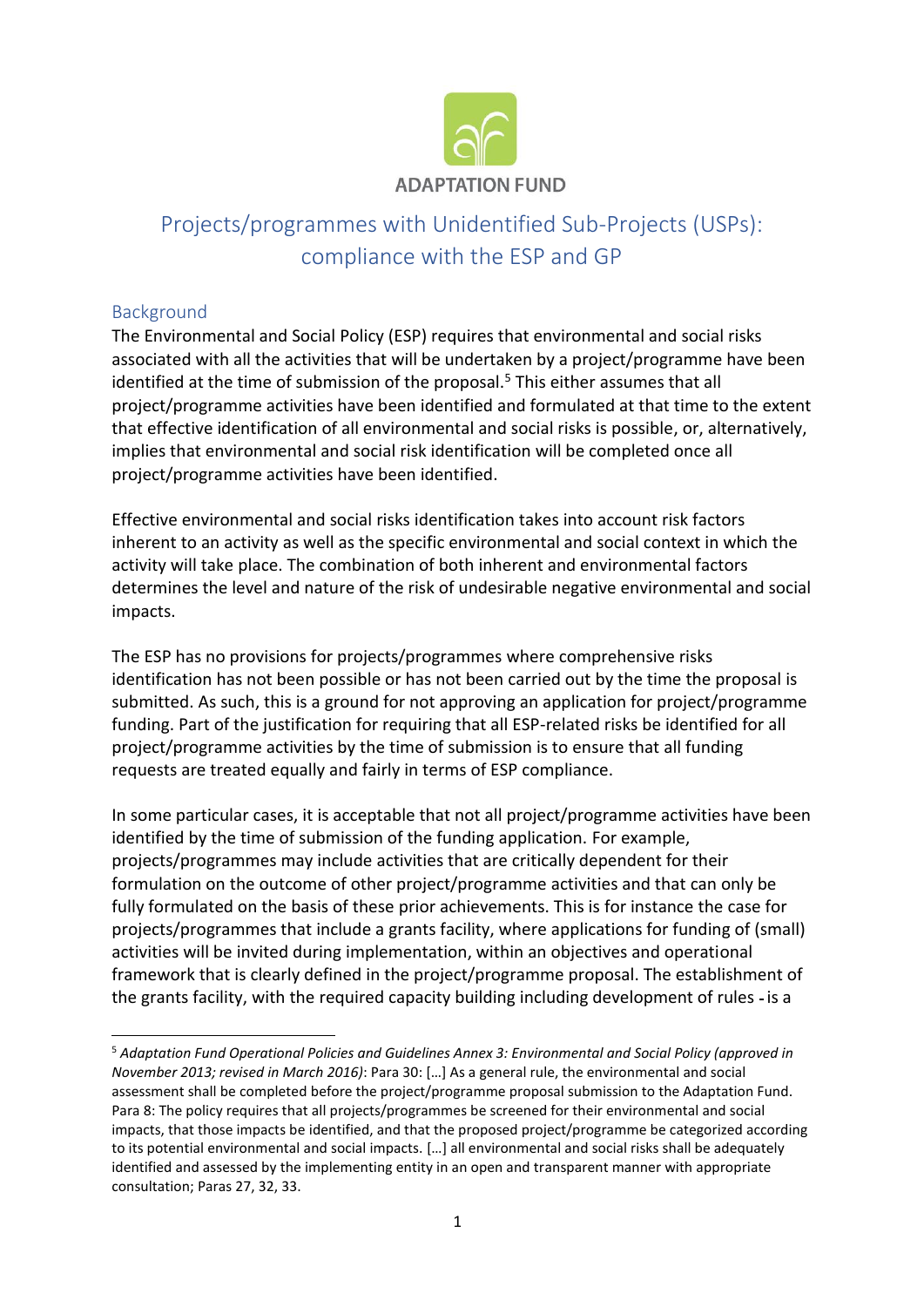pre-condition for the formulation of the activities it will fund. In such cases, it may be impossible to identify by the time of submission all the environmental and social risks associated with these grant activities since the nature of the activities or the specific environment in which they will take place, or both, may not be known. Such activities are then referred to as Unidentified Sub-Projects (USPs).

The present document is intended to guide IEs in the process of ensuring ESP compliance in the development of project/programme proposals that include USPs. Projects/programmes with such type of activities must include a justification as to why these activities cannot be identified prior to submission of the funding application. In all other cases, identifying project/programme activities to the extent that adequate and comprehensive ESP risks identification is possible is considered to be a part of project/programme formulation.

Furthermore, in case a project/programme includes justified USPs, the IE has to ensure that the same level of ESP-risks identification and subsequent compliance is comprehensively applied to all the USPs during implementation and to the same standards as if all risks had been identified at the time of submission.

Funding applications for projects/programmes are reviewed by the Adaptation Fund Board Secretariat in terms of compliance with the ESP among other issues. The applying implementing entity is always informed of the outcome regarding the funding application and in most cases the IE will receive (detailed) feedback on any outstanding ESP compliance issues, as well as suggestions on how to achieve and to demonstrate compliance. In most cases, the Secretariat is available to provide further guidance and recommendations to the IE on how to comply with the ESP and to reflect compliance in the funding application. In case of projects/programmes with USPs, such review and subsequent guidance are not available to the IE as the Secretariat is not involved during project/programme implementation in the identification of ESP risks and any subsequent actions. The ensuing requirements for demonstrating ESP compliance have been a challenge to most implementation partners, especially under the direct access modality where the NIE is accountable for the adverse impacts of its project/programme.

Generally, including USPs in AF projects/programmes makes it more difficult to demonstrate compliance with the ESP. Compared to projects/programmes without USPs, the funding approval of projects/programmes with USPs takes considerably longer, because of the challenge posed to IEs to meet the additional safeguard requirements to ensure comprehensive and adequate compliance with the ESP during project implementation. Whilst the same standards apply to all AF-funded projects/programmes, the burden on the IE to demonstrate ESP compliance for projects/programmes with USPs is considerably high.

Similarly, the Gender Policy applies to all the activities of a project/programme. Genderresponsive consultations, the identification of key gender goals and target groups, the formulation of gender-responsive project/programme indicators and the initial gender assessment are accordingly required but may not be adequate when not all project/programme activities have been formulated.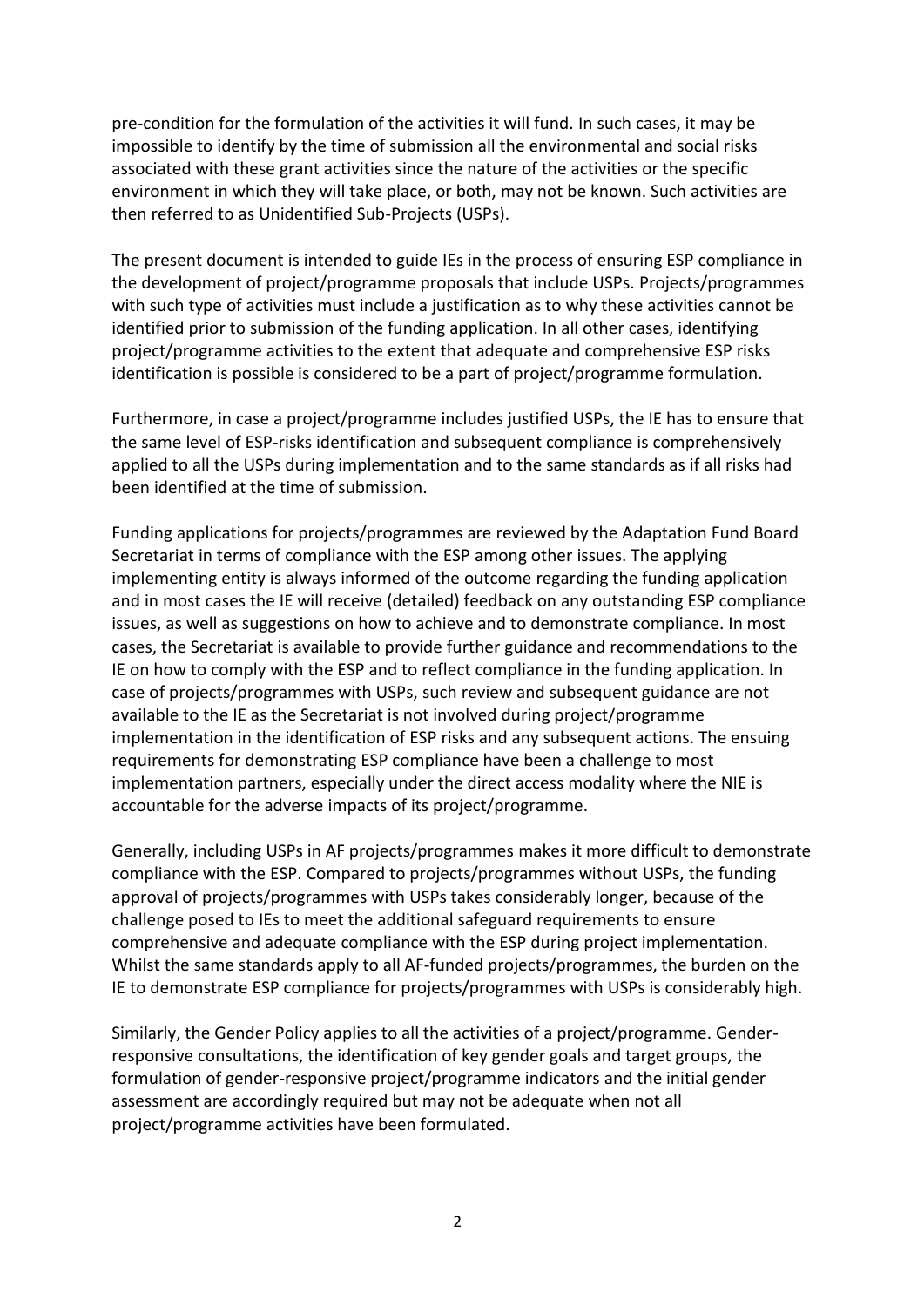### Formulating a project/programme with USPs – additional requirements

When the use of USPs is justified, the IE must ensure that during project/programme implementation all USPs also comply with the ESP. This implies that during implementation for each USP the environmental and social risks are identified, that impact assessments are conducted for the USPs for which risks are found, and that measures are identified and implemented to prevent, mitigate or manage the unwanted negative impacts.

The requirements for each USP in terms of ESP compliance are the same as for activities that have been fully formulated by the time of funding application submission. The project/programme proposal, therefore, has to include a detailed description of the process that will be applied during project implementation to ensure ESP compliance for the USPs. During the review of the funding application for a project/programme with USPs, such process will be reviewed for its potential and likelihood to deliver the same ESP compliance outcome as is required for fully formulated applications. Projects/programmes with USPs are therefore required to include an Environmental and Social Management Plan (ESMP).

The ESMP of a project/programme with USPs contains two main elements. For the already fully formulated activities, it describes how the unwanted environmental and social impacts that have been identified and assessed during project/programme formulation will be addressed. For the USPs, it includes the review process that will ensure that for a USP, as and when it is being formulated to the point where effective ESP risks identification is possible, such risks are identified and subsequent measures are taken according to the risks findings. Effective risks identification requires that the risks inherent to both an activity and the specific environment and social setting in which it will take place, are known.

The review process of USPs during project/programme implementation follows the same steps as are specified in the ESP for activities that are formulated prior to submission: (1) identification of environmental and social risks according to the 15 ESP principles following an evidence-based, comprehensive and commensurate process; (2) assessment of anticipated impacts for those risks that have been identified; (3) the identification of adequate measures to avoid, minimise or manage such impacts; (4) a plan to apply and implement these measures. Consultation and gender considerations are essential elements of this process.

The project/programme-wide ESMP is updated with the outcome of the safeguard activities for the USPs. For this purpose, it is recommended that the ESMP for the project/programme is written in a way suitable to be also used as a stand-alone document.

The proposal should demonstrate what the capacity requirements are and how these are met by the responsible entities and what capacity gaps may exist therein. Whilst it is a growing global trend in environmental and social safeguard mechanisms for large development funds<sup>6</sup> that findings are required to be evidence- rather than opinion-based, and that safeguard efforts should be commensurate to their involved risks, there is generally little experience with these innovative aspects of the Fund's ESP, especially as it is not prescriptive.

<sup>&</sup>lt;sup>6</sup> See e.g. the new Environmental and Social Framework of the World Bank.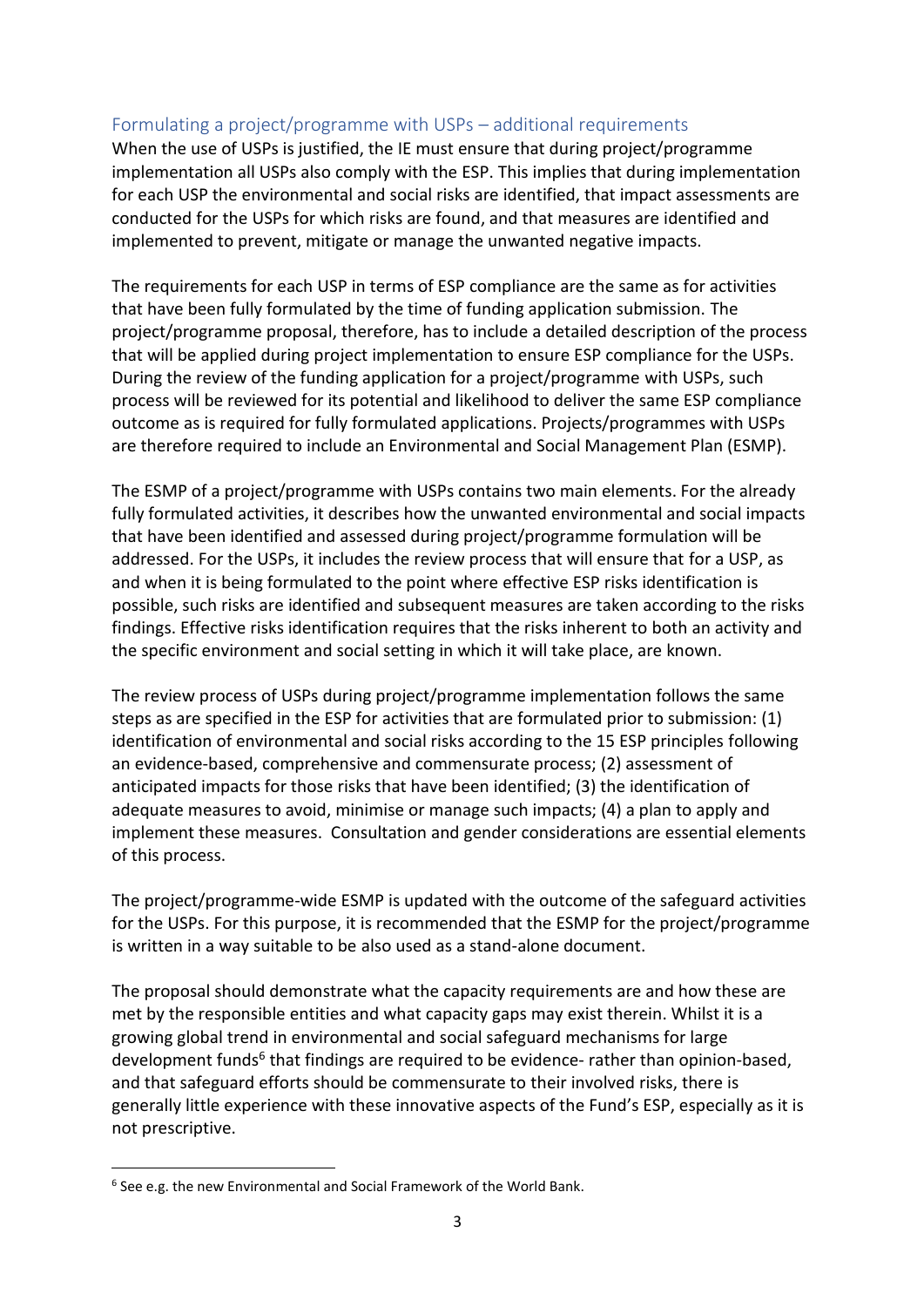Depending on the number of USPs, their complexity and scale, and the sensitivity of the environments and social settings in which they will take place, the effort to comply with the ESP may be substantial and may require allocation of funds for this purpose. Such budgetary provisions should be adequate to cover the worst-case scenario as would become apparent from the ESP compliance work during project formulation. In addition to identifying ESP risks according to its 15 principles, budgetary provisions should be made for impact assessments and the identification of avoidance, mitigation or management measures as required. The annotated budget should show how the budget allocated to this purpose is adequate. Contingency provisions may be needed as well. The budget allocations should take into account, for each USP, which entity is responsible for the risks identification and any subsequent safeguards work.

It is in the interest of the IE and the executing entities to limit as much as possible the scope of the USPs that are included in a project/programme. The effort, expertise and resources required for the ESP risks identification and impact assessments for each USP can be considerably reduced by including eligibility restrictions on USPs. This can be done by limiting USPs to those located in certain areas, involving certain sections of the population, or by creating an exhaustive list of eligible activities and/or their characteristics. Similarly, during project/programme formulation common ESP compliance elements can be prepared that will reduce the effort required for each USP during implementation. This could, for instance, entail the identification or mapping of sensitive habitats or of cultural heritage or an analysis of core labour rights issues.

The grievance mechanism should be adequate to accommodate grievances from the whole range of possible USPs.

#### Implementation of a project/programme with USPs

According to the OPG of the Fund, it is the responsibility of the IE to ensure compliance with the relevant policies of the Fund. In the case of ESP compliance for projects/programmes that include USPs, the IE may apply its own Environmental and Social Management System (ESMS) or use a specific process to achieve comprehensive compliance with the ESP, as long as the outcome of the process meets the requirements of the ESP, in particular in terms of concepts and principles. The ESMS of an IE is never vetted as being equivalent to the ESP.

During inception, the adequacy of the implementation arrangements of the ESMP is verified by the IE and by relevant stakeholders and the arrangements may be updated or adjusted as required. Such updates and/or changes are reported to the Fund. The inception phase is also a suitable time and opportunity to identify additional eligibility criteria for USPs, which may considerably simplify and reduce the safeguard efforts required for each USP, for instance, by formulating admissibility or exclusion criteria for USPs.

During implementation, a substantial effort is likely to be required to identify the ESP risks of the USPs, which may require the involvement of specialists. This may imply that the allocation of additional specific resources is required.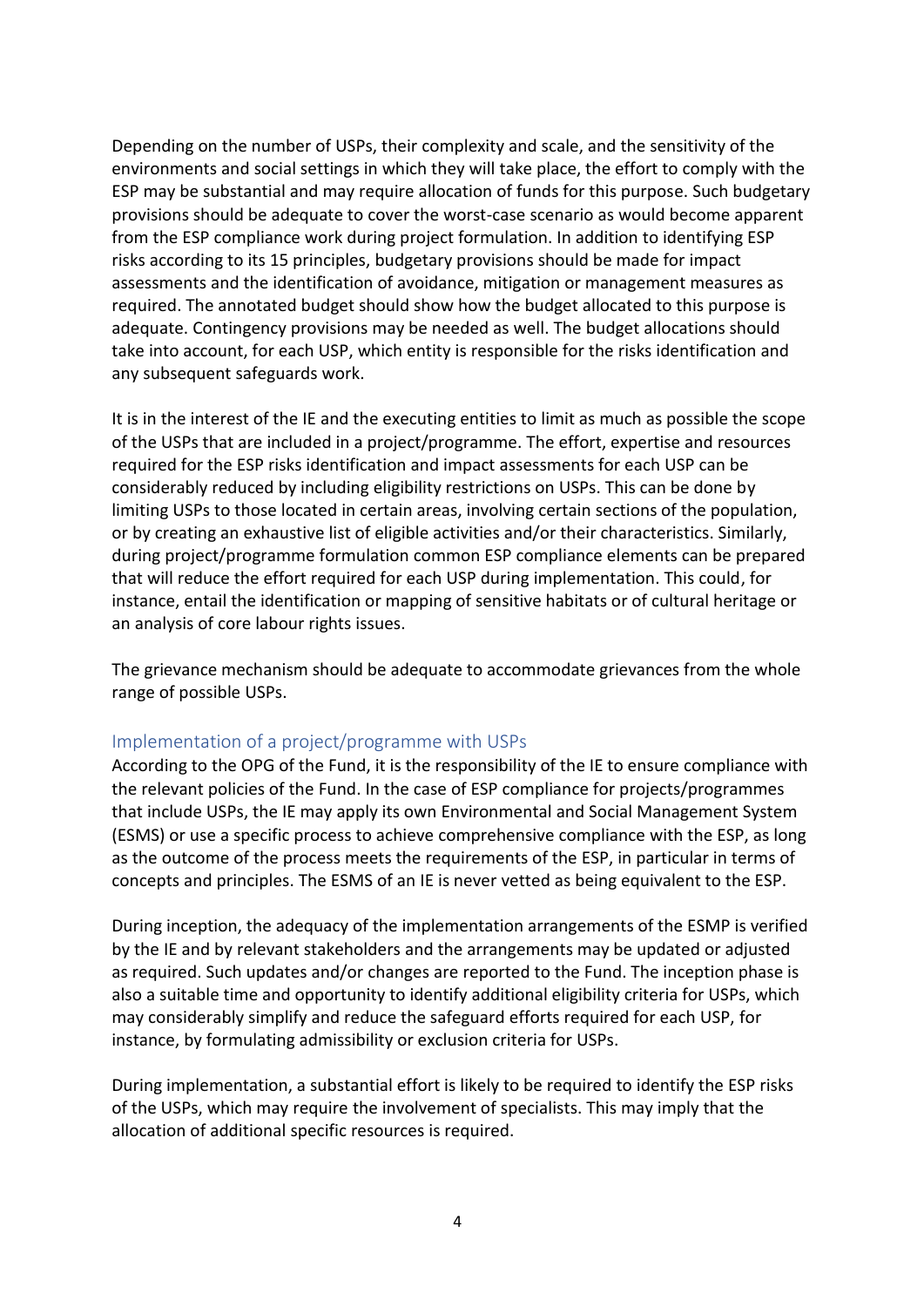The IE has the responsibility to ensure that the project/programme is executed in a way that meets ESP and GP requirements. The Executing Entities play an essential role in this process. The IE needs to assess the capacity of an EE to carry out all the aspects of ESP and GP compliance related to the activities it implements. This may include the entire process of ESP risks identification and subsequent safeguard actions for the USPs that the EE may be involved in. The IE needs to ensure that any capacity that is lacking at the EE is built or otherwise addressed.

Compliance with the relevant and applicable national regulations is a requirement under the Adaptation Fund's ESP. During formulation of a USP, these need to be identified and the subsequent requirements need to be met. Usually, this relates to national processes of environmental and social safeguarding as well as national standards or codes that may apply.

The IE is also responsible for reporting on project/programme implementation to the AF. For projects/programmes with USPs there are additional requirements compared to fully formulated projects/programmes.

## Monitoring and reporting

In the case of a project/programme with USPs, the IE will need to report on a regular basis to the AF on its progress and performance in applying the ESP to the USPs and demonstrating compliance of all the project/programme activities with the ESP. For this purpose, the IE will need to update the ESMP of the project/programme with the following information for each USP it has identified during the relevant reporting period:

- a brief description of the fully formulated USP, with details on (i) the characteristics of the USP and (ii) the specific environmental and social setting in which the USP will be implemented. This information needs to be provided to an extent sufficient to appreciate the effectiveness of the risks identification that was carried out;
- the outcome of the ESP risks identification process, using the same structure as that of Section II.K (Section II.L for regional projects/programmes), identifying risks according to each of the 15 ESP principles, justifying the risk findings, and showing that this is the outcome of an evidence-based and comprehensive effort;
- for each of the identified risks, a description of the subsequent impact assessment that was undertaken and the findings thereof, showing that the assessment was commensurate with the risks identified;
- the findings of the impact assessments, and the safeguard measures that have been formulated to avoid, mitigate or manage undesirable impacts;
- the updated detailed safeguard arrangements in the implementation component of the ESMP, identifying and allocating roles and responsibilities to implementation partners for the application of the ESMP. This should include an assessment or a confirmation of the required capacity and skills with the relevant implementation partners;
- information on the consultations that were held on the risks identification and impact assessments outcome as well as on any proposed management measures, and how any feedback was responded to;
- gender-disaggregation of the information used in the risks identification and subsequent safeguards actions;